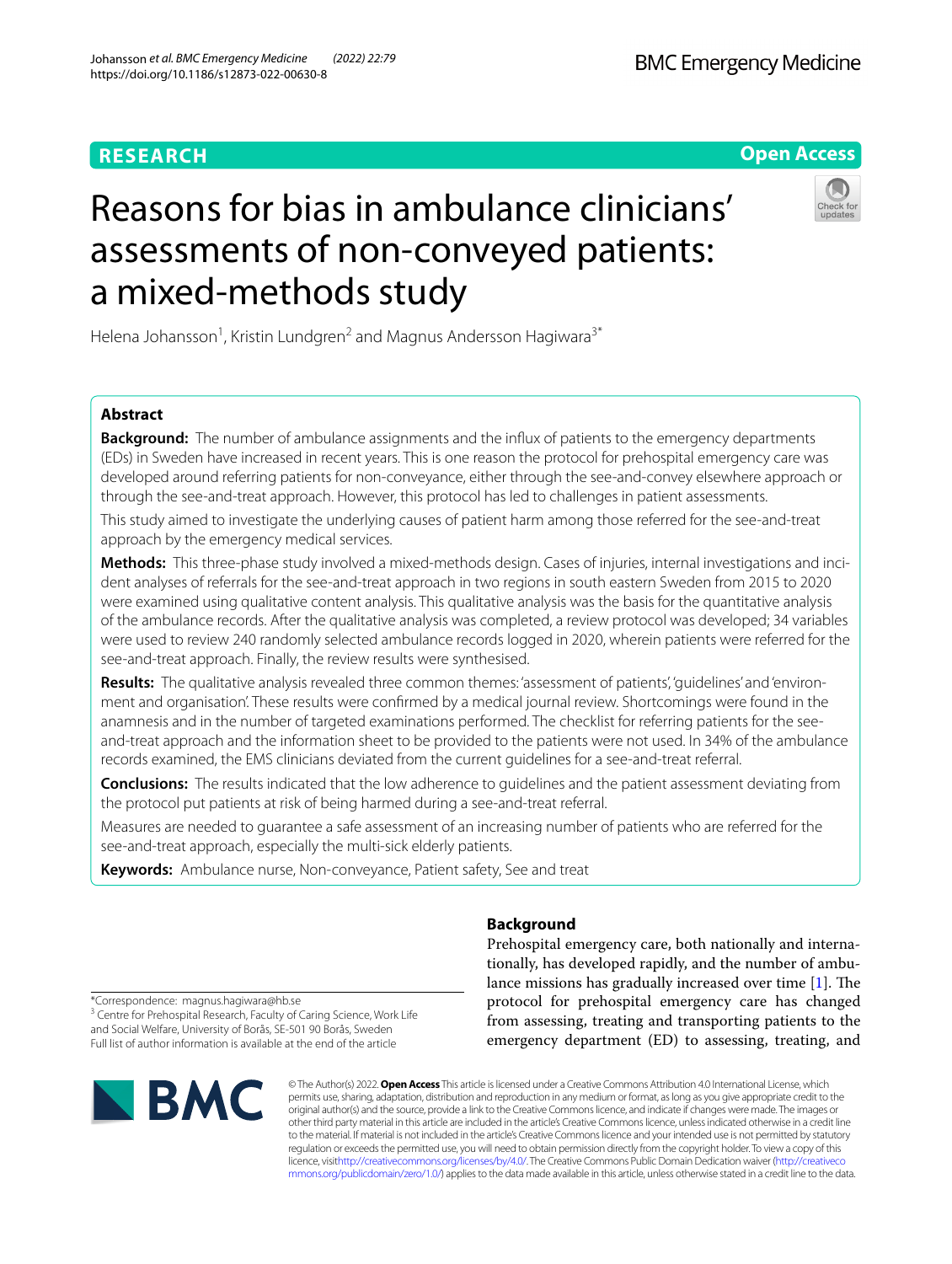then referring patients to the appropriate level of care. This change has led to the emergence of the concept of non-conveyance, wherein some patients are not transported to the ED. The referral options for non-conveyance are as follows: *see and convey elsewhere*, wherein a patient is transported to a healthcare facility other than the ED, and *see and treat*, wherein a patient is not transported elsewhere after the on-site examination and treatment [\[2](#page-10-1)]. When a patient is suitable for non-conveyance, the important variables to take note of are age, gender, previous illnesses, geographical location, and signs and symptoms. The time of the day also seems to be an important variable, as many patients are found to be suitable for non-conveyance at night time  $[3, 4]$  $[3, 4]$  $[3, 4]$  $[3, 4]$ . The majority of patients suitable for non-conveyance display unspecifc symptoms based on the assessment made by the emergency medical service (EMS) clinicians, and most of them are women  $[3, 5]$  $[3, 5]$  $[3, 5]$ . The three other top conditions that render patients suitable for non-conveyance are abdominal pain, dyspnoea and chest pain [[3,](#page-10-2) [5,](#page-10-4) [6](#page-10-5)]. Renewed healthcare contact within 72h among non-conveyance patients has been reported to be approximately 10%; of these cases, 46% were hospitalized [[6\]](#page-10-5). Patients who are transported to the ED are older than the nonconveyance patients [[7\]](#page-10-6). In Sweden, non-conveyance is guided by guidelines and triage systems, both of which apparently difer among organisations. What is common among organisations, however, is that a triage system is used to determine whether a patient is suitable for non-conveyance.

Non-conveyance presents challenges to EMS clinicians [[3](#page-10-2), [7](#page-10-6), [8](#page-10-7)], as it can increase the risk of patient harm. In particular, patients with time-sensitive conditions face the risk of receiving delayed causal medical treatment  $[3, 9, 10]$  $[3, 9, 10]$  $[3, 9, 10]$  $[3, 9, 10]$  $[3, 9, 10]$  $[3, 9, 10]$ . There are many reasons why patients with time-sensitive conditions are referred for the seeand-treat approach by the EMS. One reason is when a patient refuses to be transported to the ED [\[3](#page-10-2)], but the most common reason is probably the bias in prehospital assessment and decision making  $[11]$ . A study that compared EMS clinicians' feld assessment with the fnal assessment in hospital has found that EMS missed timesensitive diagnoses in  $12\%$  $12\%$  of the cases  $[12]$ . This discrepancy can be attributed to several reasons. In some cases, a patient's condition may worsen over time; moreover, EMS clinicians' ability to perform advanced assessment are reduced due to the lack of resources that can only be found in hospitals, and medical support is limited in the prehospital emergency setting. Low adherence to guidelines and protocols is also a problem in prehospital emergency care  $[13]$  $[13]$ . The reason for low compliance is possibly the poorly adapted guidelines, but there are several other potential reasons [[14\]](#page-10-13).

Although guidelines and triage systems are in place, not all assessments of non-conveyance patients are performed in accordance with these guidelines, which can afect prehospital patient safety. Two studies [[6](#page-10-5), [7](#page-10-6)] have found a 14–23% deviation from the guidelines when handling non-conveyance cases. Such discrepancies are mainly attributed to the organisation's triage system not being used or incorrectly used or to vital parameters not being noted or being applied incorrectly. It was against this background that the current study aimed to investigate the underlying causes of patient harm among those referred for the see-and-treat approach by the EMS.

## **Methods**

#### **Design**

This three-phase study was performed using a mixedmethods design  $[15]$  $[15]$ . The first phase involved a qualitative content analysis, whereas the second phase involved a quantitative journal review. In the third phase, the obtained results were synthesised.

#### **Population and settings**

This study was conducted in two regions in southeastern Sweden with 830,000 inhabitants. These regions have 101,000 ambulance assignments per year. A total of 45 ambulances and 3 transport ambulances are distributed in 22 stations. In both regions, the EMS organisations have been referring patients to diferent levels of care other than the ED since 2015. In the same year, guidelines and decision support for patient referrals were established. The guidelines for referral to the see-and-treat and to the see-and-convey elsewhere approaches are similar for the two regions.

Since 2005 in Sweden, ambulances have been manned by at least one registered nurse (RN). In Sweden, RNs undergo 3 years of training before being conferred with a bachelor's degree. Currently, no requirements have been set for an RN to become a specialist nurse in prehospital emergency care (except for 1 year additional training). An ambulance team in Sweden may consist of two RNs with or without specialist training or an RN together with emergency medical technicians (EMTs) with 1 year prehospital training. The RN independently administers around 30 diferent drugs according to guidelines and general delegation [[16\]](#page-10-15).

The guidelines followed in the two regions when referring patients for the see-and-treat approach difer. In one region, a checklist and an information sheet must be provided to a patient. In the other region, the guidelines emphasize the importance of a consent from a patient prior to him/her being referred for the see-and-treat approach; moreover, a medical support (an emergency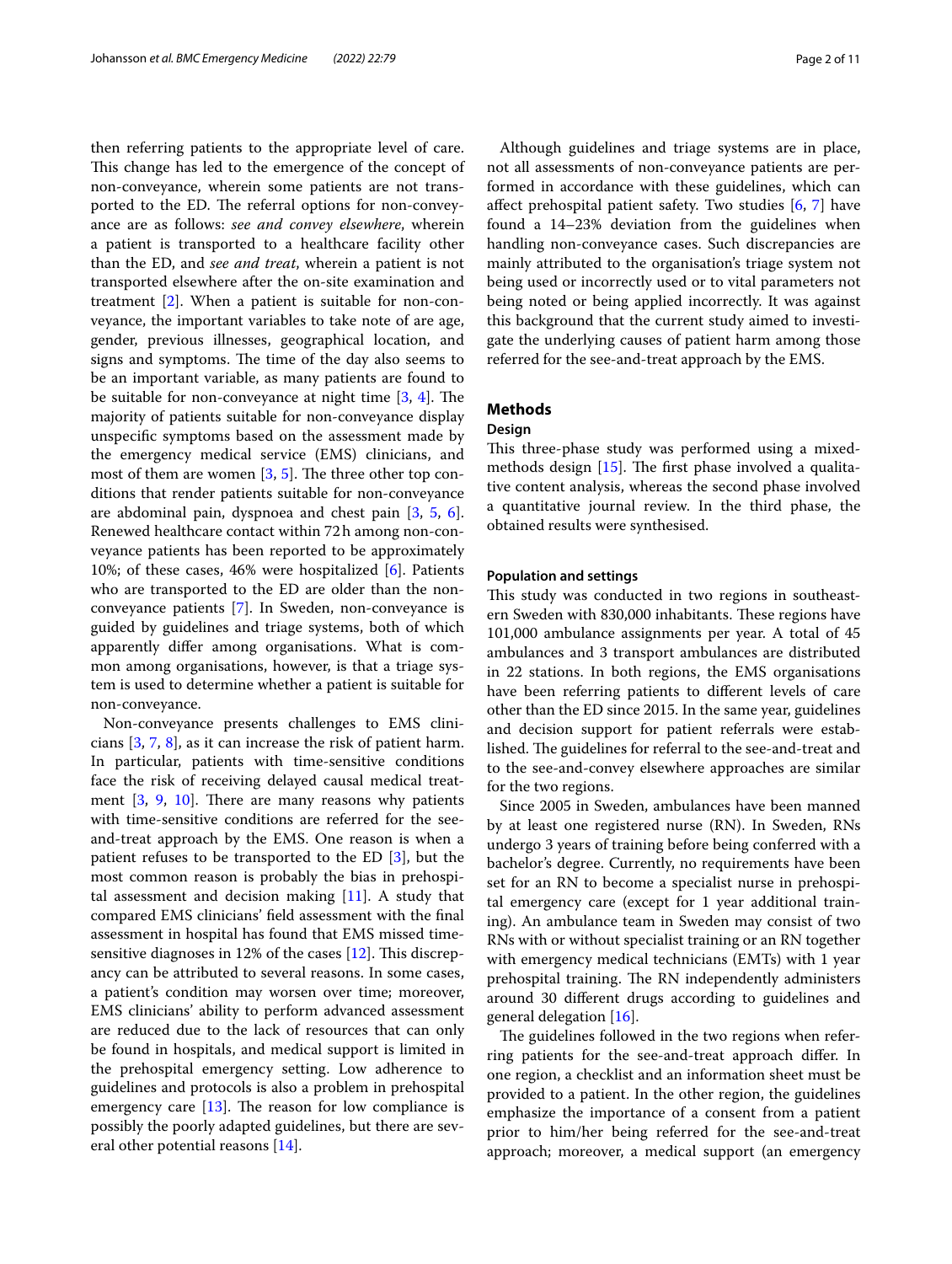doctor who is on call at the ED) may be contacted for advice on patient assessment.

Triage decisions in the included organisations are premised on the triage system called Rapid Emergency Triage and Treatment System (RETTS) [\[17](#page-10-16)], which, in turn, is based on the Vital Parameters (VP) and Emergency Signs and Symptoms (ESS) codes. The codes consist of numbers that represent a symptom (e.g. chest pain), and each code is further expanded to indicate diferent degrees of severity. Also, there may be suggestions for targeted examinations (e.g. electrocardiogram (ECG)). Both VP and ESS are presented in diferent colours (red, orange, yellow and green), where red indicates the most serious condition. The colour representing the highest degree for VP or ESS applies as the triage colour. According to the guidelines followed in the participating organisations, only patients with a green triage colour may be referred for the see-and-treat approach.

For the second part of this study, namely, the journal review, EMS records were obtained from the region that had reported the higher number of referrals for the seeand-treat approach and had the majority of its reported cases classifed as lex Maria cases (HSLF-FS 2017: 41).

According to the Swedish Patient Safety Act (SFS 2010: 659), a care provider is obliged to investigate and report incidents that could have caused a serious care injury to the Swedish Health and Care Inspectorate (IVO) in accordance with the lex Maria Act (HSLF-FS 2017: 41). The purpose is to clarify the course of events and the infuencing factors, as well as to suggest measure that can prevent similar events from recurring. IVO is responsible for reviewing a care provider's investigation and for determining whether the investigation adheres to the applicable laws, in which instance it will close the case. An event analysis can be part of an internal investigation of a lex Maria report. Event analysis and investigation on deviations form part of the systematic improvement work, which is a prerequisite for high patient safety. Sweden's Municipalities and Regions (SKR) has produced a handbook for risk analysis and incident analysis in health and medical care  $[18]$ . The analysis methods aim to identify shortcomings in organisations that may put patient safety at risk.

#### **Data collection and selection**

Given that the guidelines for referring patients for the see-and-treat approach was established in 2015, the lex Maria reports concerning prehospital emergency care in the included regions for the years 2015–2020 were requested from IVO. Five of the ten lex Maria reports were related to the EMS clinicians' patient assessment when referring patients for the see-and-treat approach, and they were included in this study. Five internal investigations and one incident analysis were received from IVO. Another three incident analyses were obtained from the EMS organisation of one concerned region. Moreover, EMS medical records related to the lex Maria cases were obtained. The Lex Maria cases were subsequently examined.

EMS medical records were obtained by conducting searches in Paratus, the records system of the included regions. The inclusion criterion was an ambulance record from 2020 with the assignment type 'primary assignment care level—see and treat/treatment on-site'. Patients aged below 18years were excluded, as they are not covered by the current guidelines for referring patients for the seeand-treat approach.

The search results comprised 3511 EMS medical records. The number of EMS medical records varied from 185 to 365 per month. In addition, 240 EMS medical records were randomly selected using a random number generator—20 medical records per month—to get an even distribution over the year (Fig. [1](#page-3-0)).

#### **Analysis**

#### *Phase 1: Lex Maria cases*

In accordance with the observations made by Graneheim and Lundman (2004) [\[19](#page-10-18)], a qualitative content analysis was applied to the lex Maria cases with associated EMS medical records, internal investigations and event analyses to obtain a deeper understanding of the cases.

The texts were read carefully several times to obtain an overall picture of the cases. Sentences related to the study aim were extracted and pooled, forming the basis for further analysis. The text was divided into meaning units, which were then condensed and abstracted into codes. The codes were first sorted into subthemes before being combined into three themes [\[19](#page-10-18)] (Table [1](#page-3-1)).

#### *Phase 2: EMS medical records*

After the completion of the content analysis, which showed that in the lex Maria cases there were shortcomings in the anamnesis and focused examinations and that the guidelines for the see-and-treat referrals were not followed, a medical record review protocol was developed using 34 variables. The variables represented anamnestic data, such as symptoms, allergies, current medications, previous illnesses, elimination, meals, what preceded the symptom onset, times, vital parameters, RETTS colour and prehospital assessed condition, as well as the variables in the see and treat guidelines.

The review began with a joint assessment of 10 EMS medical records. The remaining records were divided and reviewed individually by two authors (HJ and KL). Data were entered into an Excel fle and then transferred to the IBM SPSS Statistics Data Editor. For the demographic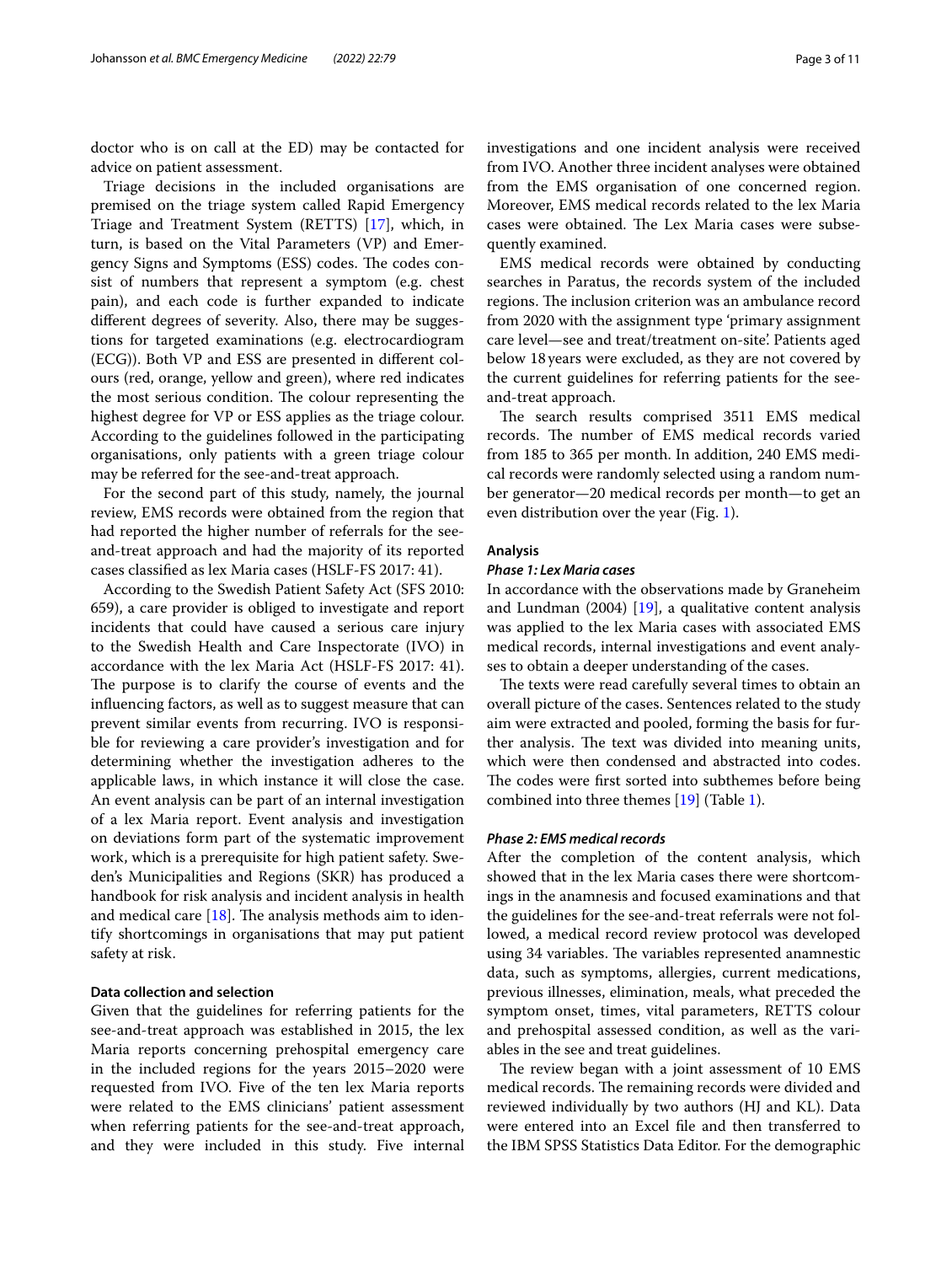

<span id="page-3-1"></span><span id="page-3-0"></span>**Table 1** Examples of the analysis process

| Unit of meaning                                                                                                                                           | Condensed unit of meaning                                                                              | Code                                                                 | <b>Subtheme</b>                                  | <b>Theme</b>                 |
|-----------------------------------------------------------------------------------------------------------------------------------------------------------|--------------------------------------------------------------------------------------------------------|----------------------------------------------------------------------|--------------------------------------------------|------------------------------|
| A deviation from normal val-<br>ues was the pulse rate of 110<br>beats/minute:<br>the patient was thus recom-<br>mended for the see-and-treat<br>approach | The RETTS colour was yellow,<br>but the patient was recom-<br>mended for the see-and-treat<br>approach | Incorrect referral by the EMS<br>clinician                           | <b>RETTS</b> colour                              | Guidelines                   |
| Deficiencies in anamnesis and<br>in the examination of patients,<br>as well as lack of differential<br>diagnoses, leading to prema-<br>ture closure       | Unstructured interview tech-<br>nique and patient assessment                                           | Lack of compliance to the<br>advanced medical life-support<br>system | Prehospital assess-<br>ment of adult<br>patients | Patient assessment           |
| Lack of teamwork and shared<br>decision making, which were<br>a possible contributing factor<br>to the shortcomings in patient<br>assessment              | Lack of teamwork and shared<br>decision making impacts<br>patient assessment                           | Negative workplace culture                                           | Workplace culture                                | Environment and organisation |

data, the number and percentage, as well as the mean and standard deviation, were used.

#### *Phase 3: synthesis*

The results of the initial analyses were synthesised to determine which of the observed risks in the lex Maria cases recurred in the journal review.

The synthesis used the triangulation employed by Yin [\[20\]](#page-10-19) to fnd similarities and contradictions between data sources. This was performed by HJ and KL by asking questions such as 'Can we see the deviations from the guidelines in the medical records described in the Lex Maria cases?' and 'Are there similarities and/or

diferences in the assessment process in both the lex Maria cases and in the medical records?'. After the primary triangulation, all authors discussed the results until a consensus on the synthesis results was reached.

## **Results**

#### **Lex Maria cases**

The five Lex Maria cases consisted of patients suffering from myocardial infarction, severe pancreatitis, sepsis, ruptured aortic aneurysm and acute pancreatitis that eventually led to myocardial infarction. The patients included three women and two men aged 69–79 years, with an average age of 73.4years.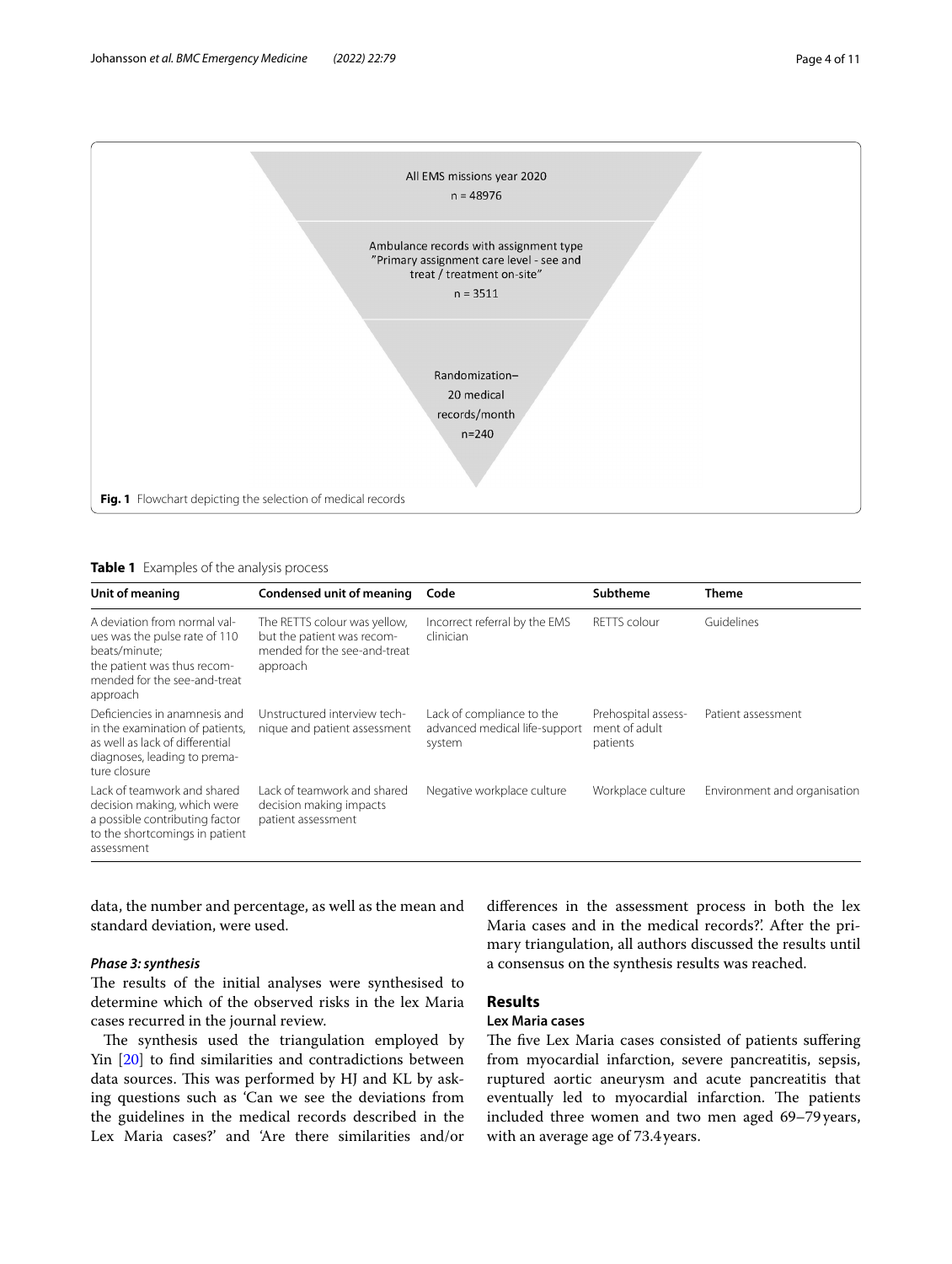In the content analysis, three overarching themes emerged: *patient assessment, guidelines* and *environment and organisation.*

#### **Patient assessment**

This theme describes different aspects of EMS clinicians' patient assessment. It illustrates the use of digital decision support, patients' consent to be referred for the see-and-treat approach, and relatives' confdence in EMS assessment.

#### *Prehospital assessment of adult patients*

The analysis consistently showed that the current guidelines for referral were not followed.

The primary assessment was documented in most cases through fxed pre-selection in the journals, but it was not commented on in any of the journal texts. Thus, it is difficult to assess the accuracy of the primary assessment performed for each case.

In the two internal investigations, shortcomings were found in the anamnesis and examination. The anamnesis did not follow any structure; some parts were missed or not documented. For example, the main symptoms were not described in detail, and previous diseases were sparsely documented. In all event analyses, the lack of diferential diagnoses contributed to the patients being referred for the see-and-treat approach, as the primary diagnosis was less serious, such as gastroenteritis.

Shortcomings in the focused examinations were also noted based on the patients' symptoms. Pulmonary auscultation, ECG, pain assessment, plasma glucose determination and neurological and abdominal examinations were some of the focused examinations that were not performed in many cases, despite being included in the current guidelines.

#### *Transient symptoms*

In three cases, the patients' symptoms subsided or disappeared completely when the ambulance arrived. These symptoms included transient chest pain, abdominal pain, nausea, dizziness, cold sweats and vomiting. The EMS medical record analysis and the event analyses demonstrated that more serious diferential diagnoses were not considered and thus were not investigated further.

#### *Digital decision support*

As an aid used by EMS clinicians' during patient assessment, a portable digital decision support is handed to a patient; this device contains the triage guidelines, treatment guidelines, checklists and decision support for the referral for the see-and-treat approach. The referral guidelines state that the emergency bag and the digital decision support must always be brought to the patient. The review results showed that such a practice was normally neglected, indicating that the EMS clinicians had overlooked important information.

#### *Consent to be referred for the see‑and‑treat approach*

Two out of fve patients gave a consent to be referred for the see-and-treat approach, to which the patients and relatives were reportedly satisfed. In one specifc case, the patient was anxious about entering the ED when the ambulance arrived at the patients' place, but the patient was happy to remain at home after being examined and given medications. In several cases, EMS clinicians ensured that relatives were present at home to provide patient care. Relatives were also advised by the EMS clinicians to call the dispatch centre if their patient's condition worsened.

#### *Confdence in the EMS assessment*

The internal investigations revealed that the patients' relatives largely trust the EMS clinicians' assessment. If the condition was assessed as less serious, relatives depended on the EMS clinicians' assessment The assessments of the lex Maria cases showed that the EMS clinicians advised the patients to wait at home, to perform self-care and to seek care again if there is no improvement or when their condition worsens. However, two event analyses revealed that the EMS clinicians' decision led to delayed care.

#### **Guidelines**

This section describes the EMS clinicians' compliance to guidelines, as well as their use of the checklist and information sheet when referring patients for the see-andtreat approach. Also, the use of medical support in the concerned lex Maria cases is presented.

#### *RETTS colour*

Patients who triaged yellow, orange or red according to the RETTS were not referred for the see-and-treat approach as an alternative management approach. The patients who triaged yellow in four Lex Maria cases were advised to be cared for at home. In the ffth case, information about RETTS colour was missing. The review also showed that patients received very low RETTS scores; this is because previous risk factors, such as myocardial infarction, stroke, or hypertension, were not taken into account in the prehospital assessment.

#### *Checklist for referral for the see‑and‑treat approach*

The checklist for a see and treat referral was not used in any of the lex Maria cases. Had the EMS clinicians used the checklist, it would have been clear that none of the patients was suitable for the see-and-treat approach.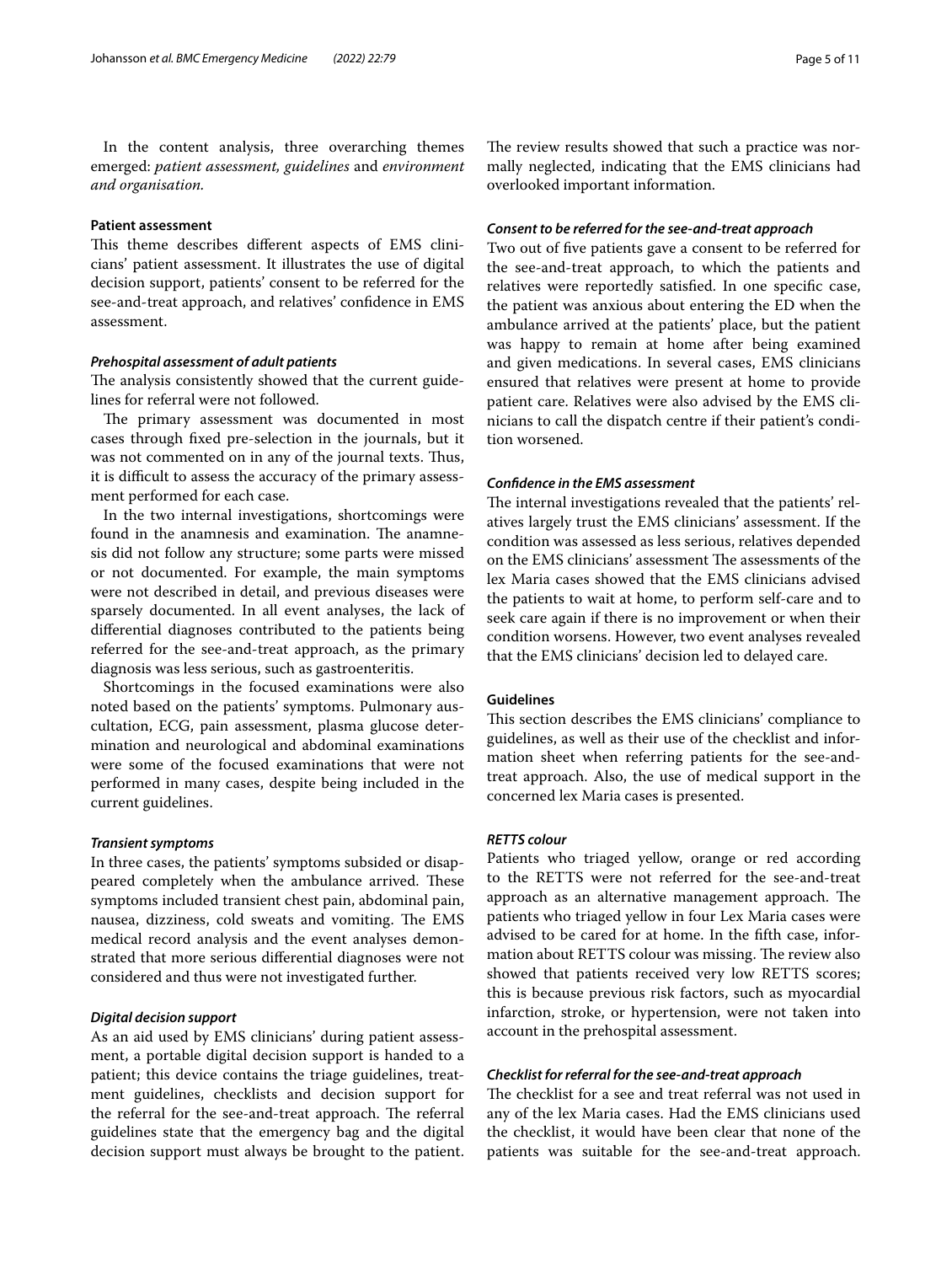Filling out the checklist was mandatory when advising patients to be treated at home.

#### *Form/information sheet for the referred patients*

The form/information sheet for the referred patient was not provided to the patients in the lex Maria cases. The event analyses showed that the ambulance nurses often gave information verbally instead.

#### *Medical support*

The internal investigations have found that physicians must be contacted should EMS clinicians deviate from the guidelines or should a patient does not wish to be brought to the hospital. Deviation from the guidelines could be justifed when a personnel with higher medical competence was contacted. In the concerned lex Maria cases, however, no consultations were made.

#### **Environment and organisation**

This theme describes how the workplace culture, interaction with the ED, and information/previous experiences afect prehospital patient assessment. It also presents the risk prevention measures taken after the review of the lex Maria cases.

#### *Workplace culture*

In several event analyses, workplace culture was found to be a possible contributing factor to the shortcomings in assessments. In all cases, it was difficult to determine whether this problem exists, and its challenging to assess its possible impact. The internal investigations have shown that guidelines in the organisation have been assessed to be appropriate, and the reasons for deviations have not been clarifed.

It was important for the ambulance crew to work as a team and make a joint assessment of a patient's condition. Despite this, the incident analyses have found that only one ambulance crew member was involved in the interview and examination of patients. It was also observed that the EMS clinicians did not consider that the digital decision support was necessary to help their patients.

#### *Interaction with the ED*

The EMS clinicians have expressed concerns that the ED staf would get annoyed at the 'unnecessary' transport of a patient. They assumed that if they handover a patient with, for example, abdominal pain but without any other symptoms, they would end up having a heated discussion with the ED personnel. This concern was based on several occasions when an ED personnel questioned the EMS clinicians, insinuating the latter's lack of knowledge on prehospital assessment and on the EMS care protocol. The importance of a permissive culture

between organisations was emphasized in several internal investigations.

The results also showed the EMS clinicians' lack of knowledge on the protocols in the ED and on the measures to be performed on patients in specifc conditions. For example, when handling a patient with abdominal pain and who had been vomiting, they mentioned to the patients' relatives that their patient will only be observed when brought to the hospital and will not be further assessed.

#### *Information and previous experience*

Information from the dispatch centre was a risk factor for an accurate patient assessment. When interpreting a dispatch text, information could be overlooked, and whether the patient would provide the same information when the ambulance arrives is uncertain. Moreover, a dispatch text may lead EMS clinicians to come up with a preconceived opinion about a patient's condition and the level of care offered.

According to the event analyses, the EMS clinicians have had previous experience handling patients with similar cases. For example, the EMS clinicians were fxated with the idea that the symptoms were related to gastroenteritis and placed too much weight on the previous experiences of patients with a similar case, afecting the EMS assessment.

Lack of access to a patient's medical record sometimes lead EMS clinicians to obtain additional information from, for example, the ED personnel. This can adversely impact the quality of prehospital assessments. Information such as the patient previously applying for a similar condition and being later assessed as benign implied that the EMS clinicians assumed that the relevant symptoms remained unchanged.

#### *Risk prevention measures*

The internal investigations and the event analyses revealed several improvement measures that must be observed to avoid cases similar to the current lex Maria cases. All EMS clinicians were informed about these cases. The concerned EMS clinicians were informed of the incident and were invited for a corrective dialogue about patient assessment and treatment. In addition, they were required to review the guidelines.

EMS personnel were trained to ensure that patients are well informed. Advanced medical life support (AMLS) training became mandatory for all EMS personnel to ensure a structured anamnesis and examination technique. In this context, a digital decision support and documentation systems were installed in all ambulances in the investigated regions.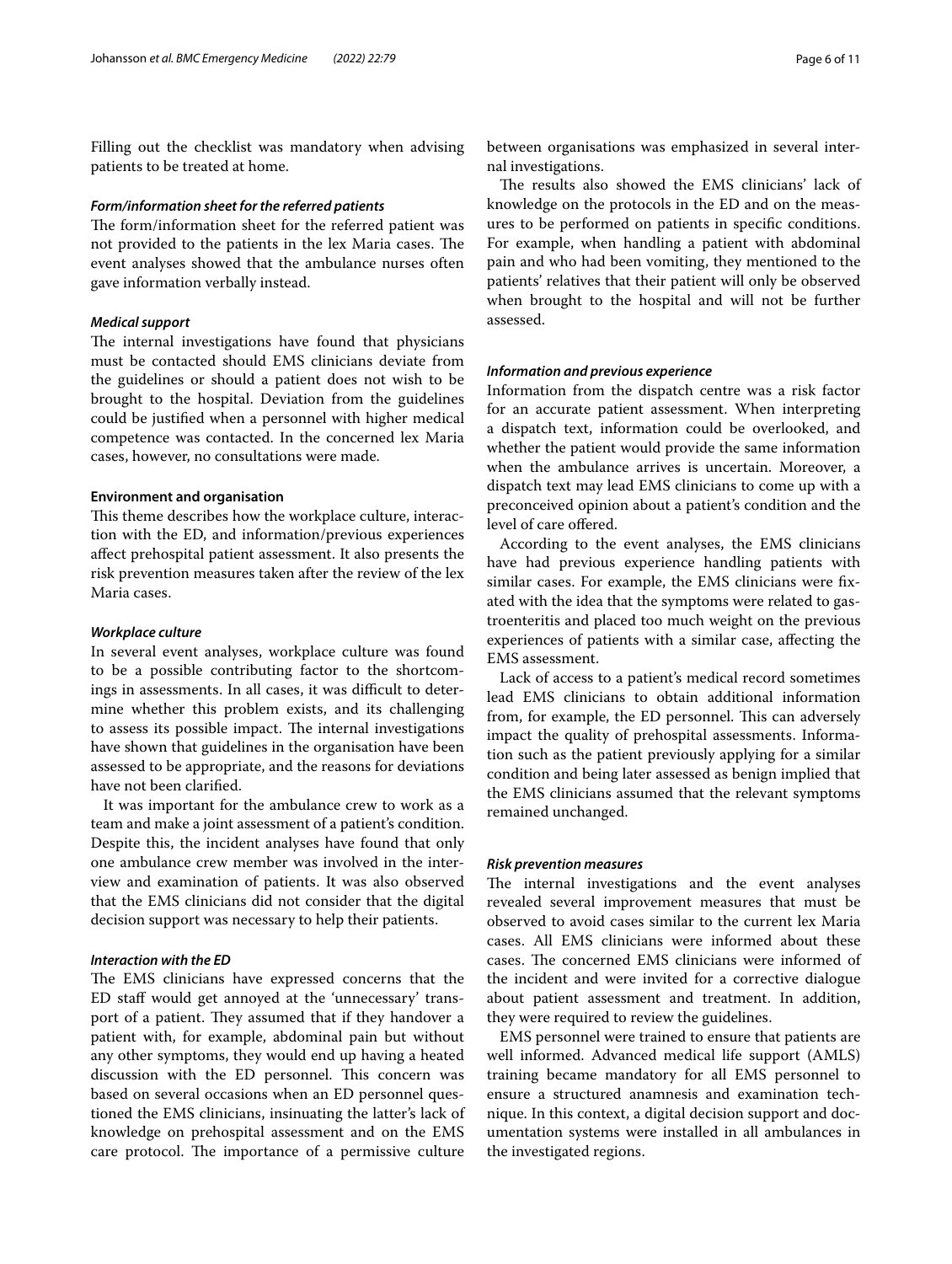Educational initiatives, such as those for unstable coronary heart disease, abdominal pain, and infectious diseases with a focus on sepsis, have been implemented. The investigated regions introduced sepsis alarms, where EMS is a part of the care chain. Practical exercises in the form of abdominal examinations were carried out, along with a lecture on diagnostic limitations for prehospitalassessed conditions with symptoms involving the gastrointestinal tract.

Information has also been provided on workplace cultures and their impact on patient assessment and referral for the see-and-treat approach, which could justify the importance of EMS clinicians working as a team.

Training and improvement measures in the EMS records have been completed, and future improvements are being planned. For example, the development of an IT support has been suggested so that certain elements become mandatory. If that happens, it will not be possible to sign a journal without having made certain assessments or without having implemented certain measures.

## **EMS medical record review**

#### *Demographics*

More women than men were referred for the see-andtreat approach. The mean age of the referred patients was 59.3years (SD 22.2) (Table [2](#page-6-0)).

Of the patients referred for the see-and-treat at home approach, 37% from the dispatch centre were classifed as priority 1(life threatening condition), 59% as priority 2 (potential serious condition), and 4% as priority 3 (non-serious condition). The two most common major complaints from the dispatch centre were chest pain and dyspnoea.

The ambulance nurse must identify the major complaints and the ESS scores that best correspond to the patient's symptoms and signs. In the results, ESS 53 and ESS 4 were the most common symptoms. ESS 53 (nonspecifc disease, feeling sick/tired, health examination) was chosen in 10.8% of the cases, and ESS 4 (breathing problems/dyspnoea, breast pain when breathing) was chosen in 10% of the cases. Otherwise, diferent ESS values overlapped. For the see-and-treat approach to be recommended in accordance with the guidelines, all vital parameters must fall within the reference range for the RETTS green.

#### *Prehospital assessment and interventions*

A complete primary assessment of airway, breathing, circulation, disability and exposure (ABCDE) was performed and documented in 87% of the ambulance records. All vital parameters needed to be checked and documented at each patient assessment.  $SpO<sub>2</sub>$  and disability were found to be the most controlled vital <span id="page-6-0"></span>**Table 2** Demographic data over patients triaged to self-care by **EMS** 

| Variable                         | $N = 240$     |
|----------------------------------|---------------|
| Female N (%)                     | 131(54.6)     |
| Men N (%)                        | 109 (45.4)    |
| Age years mean (SD)              | 59.28 (22.21) |
| Priority from dispatch N (%)     |               |
| Priority 1                       | 88 (36.6)     |
| Priority 2                       | 142 (59.2)    |
| Priority 3                       | 10(4.2)       |
| Documented vital signs mean (SD) |               |
| Respiration rate/min             | 17.03 (0.32)  |
| Oxygen saturation/%              | 97.72 (0.23)  |
| Pulse rate/min                   | 82.47 (1.75)  |
| Systolic blood pressure/mmHg     | 135.32 (2.44) |
| Diastolic blood pressure/mmHg    | 77.10 (1.37)  |
| Body temperature/ °C             | 36.37 (0.64)  |
| Plasma glucose/mmol/l            | 6.84(0.33)    |
| Triage color vital signs N (%)   |               |
| Green                            | 217 (90.4)    |
| Yellow                           | 14(5.8)       |
| Orange                           | 3(1.3)        |
| Red                              | 2(0.8)        |
| No triage                        | 4(1.7)        |
| Triage color ESS N (%)           |               |
| Green                            | 154 (64.2)    |
| Yellow                           | 75 (31.3)     |
| Orange                           | 7(2.9)        |
| Red                              | 3(1.3)        |
| Ni triage                        | 1(0.4)        |
| Triage color overall (RETTS)     |               |
| Green                            | 146 (60.8)    |
| Yellow                           | 77 (32.1)     |
| Orange                           | 10(4.2)       |
| Red                              | 4(1.7)        |
| No triage                        | 3(1.2)        |

parameters, and diastolic blood pressure was the least controlled one. Pain assessment must also be performed before patients can be referred for the see-and-treat approach. However, the present results showed that pain assessment was documented in only 29.6% of the medical records. ECG was taken in approximately 33% of the cases, whereas EMS clinicians gave drugs in 12.9% of the assignments. The medications given were paracetamol, glucose and inhalations. A total of 21 variables were examined, of which 18 are mandatory according to the guidelines used when referring patients for the see-andtreat approach (Table  $3$ ). The remaining three may be mandatory, depending on the feld diagnosis.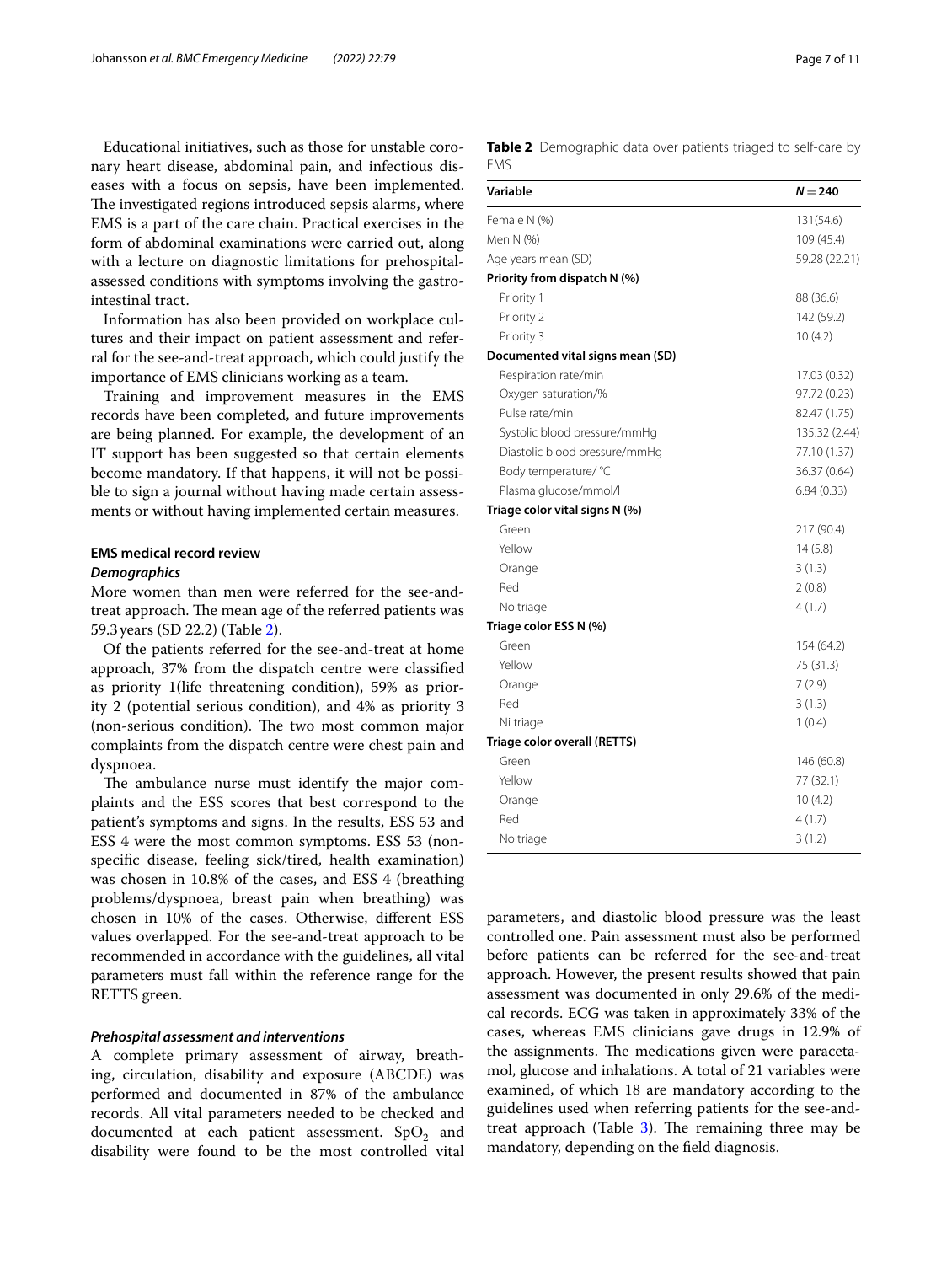<span id="page-7-0"></span>**Table 3** Prehospital assessment and interventions among patients triaged to self-care

| <b>Assessment and interventions</b>                            | Performed<br>N(%) |
|----------------------------------------------------------------|-------------------|
| The first survey according to $ABCDE^a$                        | 209 (87.1)        |
| <b>Vital signs</b>                                             |                   |
| Respiration rate <sup>a</sup>                                  | 229 (95.4)        |
| Oxygen saturation <sup>a</sup>                                 | 232 (96.7)        |
| Pulse rate <sup>a</sup>                                        | 231 (96.3)        |
| Systolic blood pressure <sup>a</sup>                           | 226 (94.2)        |
| Diastolic blood pressure <sup>a</sup>                          | 222 (92.5)        |
| Disability <sup>a</sup>                                        | 232 (96.7)        |
| Body temperature <sup>a</sup>                                  | 230 (95.8)        |
| The secondary survey, clinical history, and focused assessment |                   |
| Major complaints <sup>a</sup>                                  | 240 (100)         |
| Allergies <sup>a</sup>                                         | 115 (47.9)        |
| Medication <sup>a</sup>                                        | 143 (59.6)        |
| Previous history <sup>a</sup>                                  | 215 (89.6)        |
| Nutrition, elimination <sup>a</sup>                            | 71 (29.6)         |
| What preceded the onset of symptoms <sup>a</sup>               | 236 (98.3)        |
| Plasma glucose                                                 | 75 (31.3)         |
| FCG                                                            | 80 (33.3)         |
| Lung auscultation <sup>a</sup>                                 | 72 (30)           |
| Abdominal examination                                          | 16(6.7)           |
| Neurological examination <sup>a</sup>                          | 54 (22.5)         |
| Pain assessment <sup>a</sup>                                   | 71 (29.6)         |
| <b>Interventions</b>                                           |                   |
| Drug administration                                            | 31 (12.9)         |
| Physician contacted                                            | 51(21.3)          |
| Checklist completed <sup>a</sup>                               | 16(6.7)           |
| Information sheet given to patient <sup>a</sup>                | 9(3.8)            |
| Self-care appropriate according to guideline                   | 159 (66.3)        |

 $a =$ Mandatory variable when referring to self-care

*ABCDE* Airway, Breathing, Circulation, Disability, Exposure

#### *Compliance with the guidelines for the referral for the see‑and‑treat at home approach*

Overall, the EMS clinicians did not adhere to the current guidelines on referring patients for the see-andtreat approach in 34% of the EMS medical records. The average age of those incorrectly referred for this approach was 64 years.

The results showed the lack of compliance among the EMS clinicians to the decision support and guidelines when recommending the see-and-treat at home approach.

Notably, 87.7% of the incorrectly referred patients had yellow ESS colour; 79% had green vital parameters, 15% had one or more yellow vital parameters, and 12.3% had a combination of at least yellow ESS colour and at least yellow VP colour. The most common vital <span id="page-7-1"></span>**Table 4** Prehospital assessment and interventions in those patients where self-care was incorrect according to the guideline

| <b>Assessment and interventions</b>              | Performed<br>$N = 81$<br>N (%) |
|--------------------------------------------------|--------------------------------|
| The first survey according to ABCDE <sup>a</sup> | 71 (87.7)                      |
| Triage color overall (RETTS) <sup>a</sup>        |                                |
| Green                                            | 2(2.5)                         |
| Yellow                                           | 73 (90.1)                      |
| Orange                                           | 4(4.9)                         |
| Red                                              | 1(1.2)                         |
| No triage                                        | 1(1.2)                         |
| <b>Vital signs</b>                               |                                |
| Respiration rate <sup>a</sup>                    | 76 (93.8)                      |
| Oxygen saturation <sup>a</sup>                   | 79 (97.5)                      |
| Pulse rate <sup>a</sup>                          | 78 (96.3)                      |
| Systolic blood pressure <sup>a</sup>             | 76 (93.8)                      |
| Diastolic blood pressure <sup>a</sup>            | 75 (92.6)                      |
| Disability <sup>a</sup>                          | 79 (97.5)                      |
| Body temperature <sup>a</sup>                    | 78 (96.3)                      |
| The secondary survey, clinical history           |                                |
| Major complaints <sup>a</sup>                    | 81 (100)                       |
| Allergies <sup>a</sup>                           | 36 (44.4)                      |
| Medication <sup>a</sup>                          | 55 (67.9)                      |
| Previous history <sup>a</sup>                    | 75 (92.6)                      |
| Nutrition, elimination <sup>a</sup>              | 26 (32.1)                      |
| What preceded the onset of symptoms <sup>a</sup> | 80 (98.8)                      |
| <b>Focused assessment</b>                        |                                |
| Plasma glucose                                   | 22 (27.2)                      |
| FCG                                              | 34 (42)                        |
| Lung auscultation <sup>a</sup>                   | 29 (35.8)                      |
| Abdominal examination                            | 5(6.2)                         |
| Neurological examination <sup>a</sup>            | 16 (19.8)                      |
| Pain assessment <sup>a</sup>                     | 25 (30.9)                      |
| <b>Interventions</b>                             |                                |
| Drug administration                              | 15 (18.5)                      |
| Physician contacted                              | 23 (28.4)                      |

 $a =$ Mandatory variable when referring to self-care

*ABCDE* Airway, Breathing, Circulation, Disability, Exposure

parameters that deviated from the normal values were saturation, pulse and temperature.

The checklist for referral was used in only 6.7% of the records. Only 3.8% of the patients received an information sheet (Tables [3](#page-7-0) and [4\)](#page-7-1).

#### **Synthesis**

The views regarding assessment that emerged in the event analyses are refected in the review of the EMS medical records. Table [3](#page-7-0) shows certain shortcomings in logging; moreover, it indicates that targeted surveys were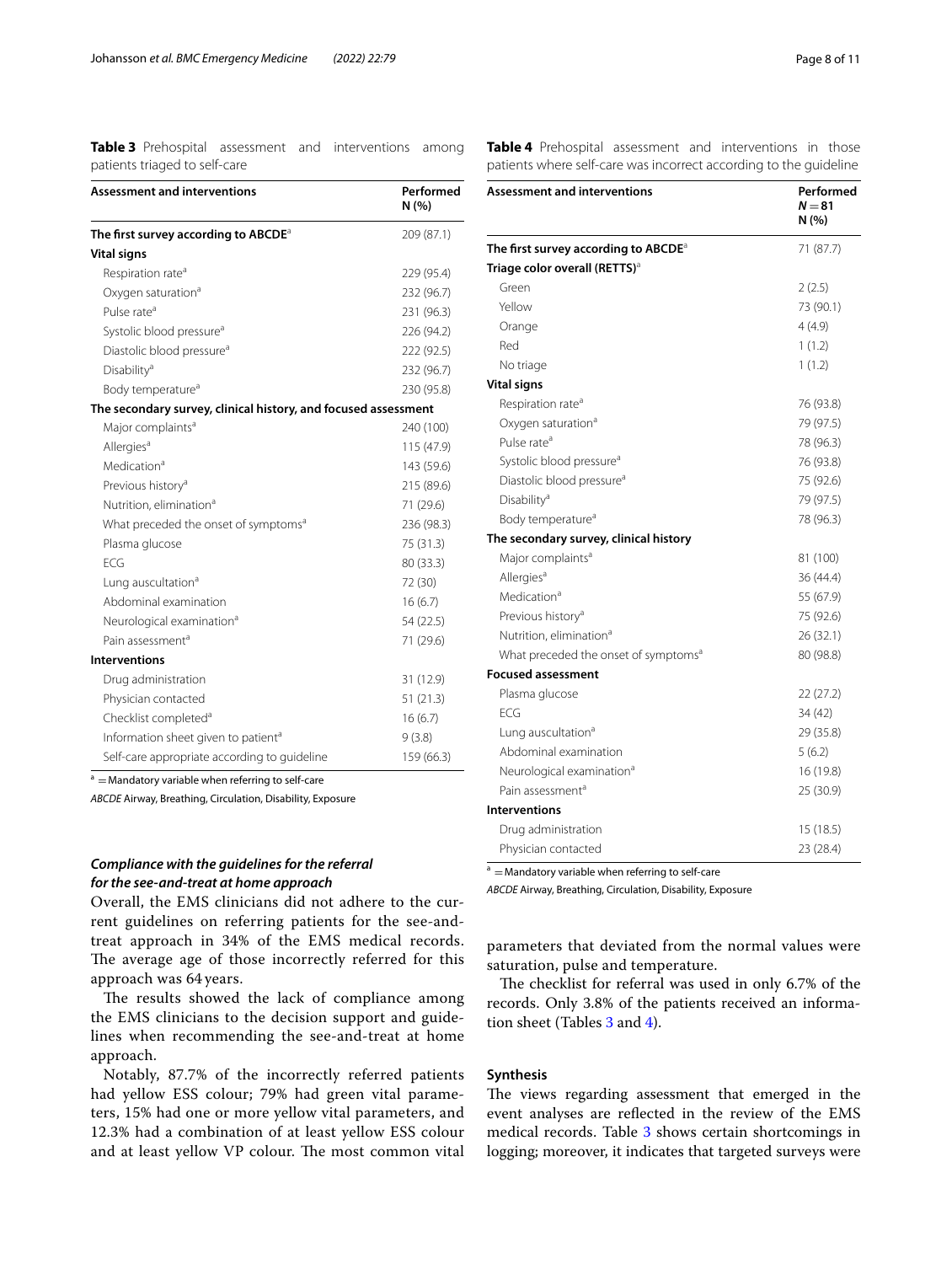carried out on a few occasions. As ESS 53 (non-specifc disease, feeling sick/tired, health examination) is chosen most frequently, the EMS clinicians' assessment does not seem to have been undertaken in any feld diagnosis.

EMS clinicians deviated from the current guidelines on referring patients for the see-and-treat approach in 34% of the EMS medicalrecords reviewed. In all lex Maria cases, the patients were over 65years old and were incorrectly referred for the above approach based on the guidelines. The EMS medcial recordreview showed that most incorrect referrals were made in patients aged 64years and older.

Medical support was cited as an important resource and support in internal investigations. However, the medical record review shows that support was seldom used. Currently, there are no guidelines on medical support.

Lex Maria reports, internal investigations and event analyses should assume great importance for the development of prehospital care. The review of EMS medical records showed that despite the eforts exerted on training after the current cases were reported, the checklist for referring patients for the see-and-treat approach and the information sheet to be provided to patients were not used.

It is difficult to draw any conclusions as to whether EMS clinicians used the digital decision support and whether they sought the patients' consent to be referred for the see-and-treat approach, as these pieces of information cannot be recorded accurately in the current medical records system.

#### **Discussion**

The current findings showed that there are risks to patient safety, as EMS clinicians do not always conduct systematic clinical reasoning because they tend to deviate from the current guidelines and decision support. The low guidelines compliance put patients with timecritical conditions at risk as a result of the delayed causal care initiation. This is probably one of the most common threats to prehospital patient safety [\[10](#page-10-9), [11](#page-10-10), [21](#page-10-20)], and it becomes an even greater risk when associated with referrals for the see-and-treat approach [\[9](#page-10-8)].

Prehospital assessments are complicated, but they can be carried out well with experience, education, and awareness of clinical reasoning and risk of bias [[22](#page-10-21)]. Nevertheless, an unacceptably high frequency of prehospital misdiagnosis remains to be a challenge [\[12](#page-10-11)]. Missed or delayed diagnoses are caused by both systematic and individual factors [\[23](#page-10-22), [24\]](#page-10-23).

During the qualitative content analysis, confrmation, expectation and representative bias may have existed when patients were referred for the see-and-treat approach instead of being transported to the ED. Based on previous experience and based on second-hand information, EMS clinicians systematically seek support to confrm their preconceived opinion about patients and their medical condition. This was also confirmed by a previous research [\[22](#page-10-21)].

A type of expectation bias was seen in the results when EMS clinicians based their decision concerning referring patients for the see-and-treat approach on inadequate knowledge of the ED protocols and on the previous treatments given by the ED personnel.

To avoid making cognitive mistakes that jeopardize patient safety, regular trainings and discussions on clinical decision making and biases should be a practice in EMS organisations  $[25, 26]$  $[25, 26]$  $[25, 26]$  $[25, 26]$ . The dual-process theory is a model that renders clinical decision making apparent [[27\]](#page-10-26), wherein system 1 thinking is involved in arriving at quick and unconscious decisions, whereas system 2 thinking leads to a somewhat slower and more analytical decision making. This theory can be used to avoid the misjudgements that emerged in the result, which can be traced to the EMS clinicians choosing to take mental shortcuts in a system 1 mode of reasoning.

The review of the EMS medical records revealed that the EMS clinicians deviated from the current guidelines in one-thirds of the patients referred for the see-andtreat approach; this patient population is greater than previously observed [\[7](#page-10-6)]. Therefore, it is remarkable that considerably few lex Maria cases were reported in previous years. A suspicion that arises is that the threshold set to identify incorrect references in operations is too high, as only the most serious cases are being investigated. The fact that EMS clinicians deviate from the current guidelines may imply that patients do not receive adequate care. For this reason, it would be desirable to prepare guidelines and decision support that are based on the current research and are more compatible with reality [[11,](#page-10-10) [13](#page-10-12)]. Compliance to prehospital recommendations regarding monitoring of vital parameters have been found to be higher than the compliance to treatment guidelines [\[13\]](#page-10-12). Research has shown that the EMS clinicians depend upon prehospital guidelines, but these guidelines are often poorly adapted to a certain context and are cumbersome to use [[14](#page-10-13)]. Research has also shown that compliance to guidelines presented in a digital format with decision support that follow the prehospital assessment process is better compared with the compliance to paper-based guidelines [[28,](#page-10-27) [29](#page-10-28)].

Checklists should support the clinical reasoning that minimizes the risk of cognitive bias decisions. They are particularly useful in uncertain conditions and when time is limited, as they contribute to a more analytical and systematic process [[26\]](#page-10-25). If the checklist had been used in the prehospital assessments in cases that later became lex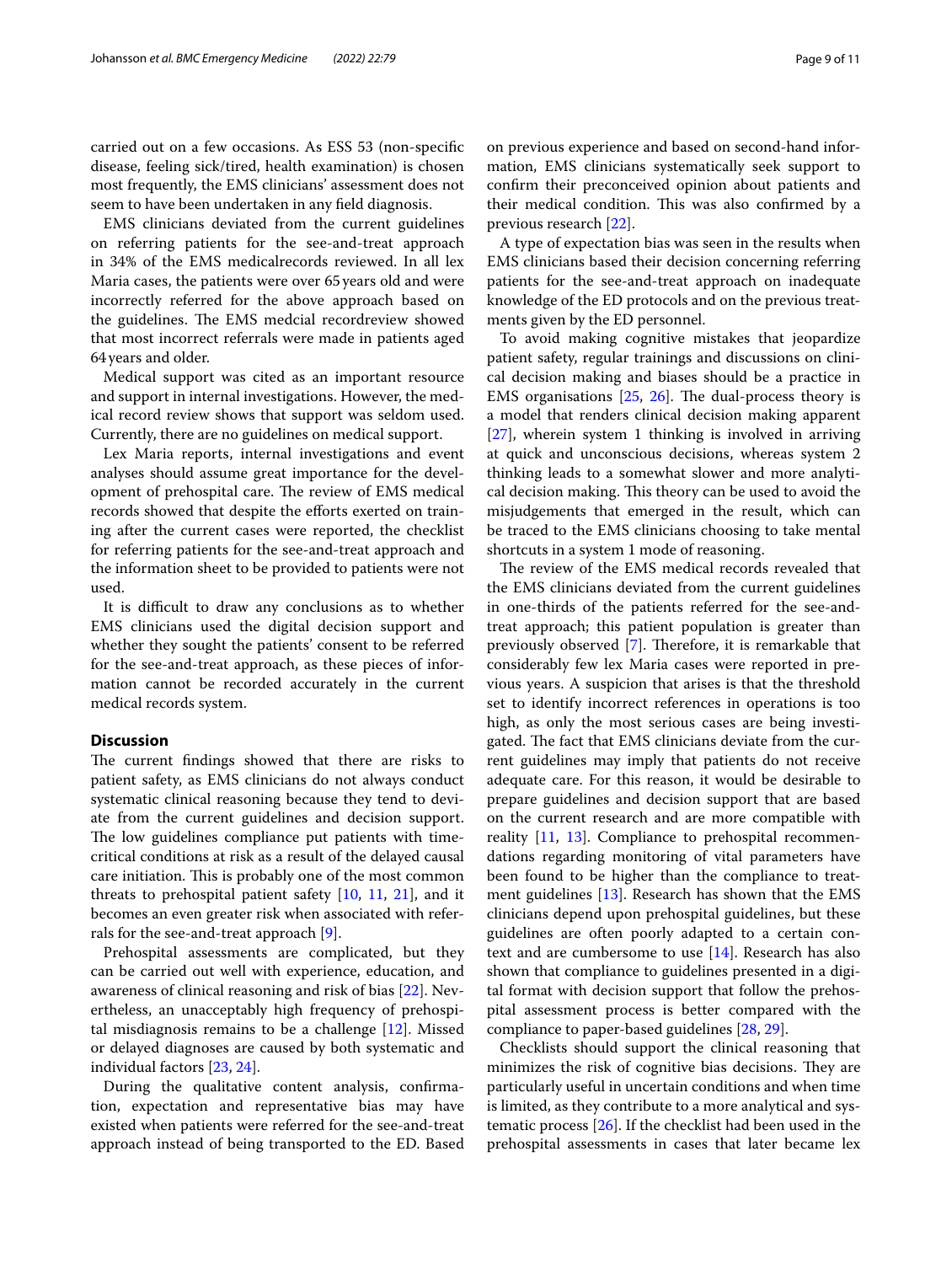Maria reports, none of these patients should have been referred for the see-and-treat at home approach.

Not all assessed patients should be transported by ambulance; several of them should be recommended for another mode of transport to the ED or to primary care to avoid more serious diferential diagnoses. Research [\[6](#page-10-5)] has shown that patients are not referred to heavily burdened primary care, which explains the high proportion of patients recommended for the see-and-treat approach in this study. It has been established that functional guidelines are required to make it possible for EMS clinicians to assess and refer patients to the most appropriate level of care [[30\]](#page-10-29).

The review of the EMS medical records showed that most patients who were recommended for the see-andtreat approach outside the guidelines were over 63years old. This is supported by previous research showing that the elderly are triaged too low and do not receive the care they would have received based on the guidelines  $[6, 13]$  $[6, 13]$  $[6, 13]$  $[6, 13]$ . When referring patients for the see-and-treat approach, the EMS clinicians in the lex Maria cases seem to have failed to refect on whether the patients' physical and mental health and life situation allow for it. As a suggestion, it should be emphasized in the referral guidelines that patients' age and multi-morbidity are obviously a risk factor.

#### **Limitations**

The number of lex Maria cases analysed is low, and this afects the conclusions that could be drawn from the results. However, these were the only available cases during the study period. The analysis of the EMS medical record review confrmed the results to some extent and strengthened the value of the results. The results from the lex Maria cases are based on the investigations made by IVO and by the EMS organisations, and it is difficult to assess the quality of these investigations. The investigations followed a process described by the SKR; however, whether the process was followed correctly is difficult to guarantee. It is important to understand that the results of the investigations could be subjective. With this background, transferability to other ambulance organisations that follow similar guidelines should be approached with caution.

This study chose a mixed-methods design based on two data sources. Supplementing this study with interviews among EMS clinicians on why compliance to the guidelines is quite low could provide a deeper understanding of the problem.

The review of the EMS medical records was based only on the documented information. Possibly, there were assessments and actions taken by the EMS clinicians

that were not documented. This could have affected the results.

The two authors who conducted the qualitative analysis of the lex Maria cases are active EMS clinicians, and their analysis may have been infuenced by their pre-understanding of things. This potential bias was discussed throughout the analysis to reduce the risk of impact.

#### **Conclusion**

The present results indicated that the low adherence to guidelines and the patient assessment that deviates from a described structure may lead to patient harm in relation to the referral of patients for the see-and-treat approach. EMS organisations must increase training in patient assessment processes and improve the guidelines on patient assessment in general and on assessments when referring patients for the see-and-treat approach in particular. The low number of the lex Maria cases during the study period indicated that lex Maria is a poor indicator of quality.

#### **Abbreviations**

ED: Emergency Department; EMS: Emergency Medical Service; RETTS: Rapid Emergency Triage and Treatment System; VP: Vital Parameters; ESS: Emergency Signs and Symptoms; IVO: Swedish Health and Care Inspectorate; SKR: Sweden's Municipalities and Regions; ECG: Electrocardiogram; AMLS: Advanced Medical Life Support; ABCDE: Airway, Breathing, Circulation, Disability and Exposure.

#### **Supplementary Information**

The online version contains supplementary material available at [https://doi.](https://doi.org/10.1186/s12873-022-00630-8) [org/10.1186/s12873-022-00630-8](https://doi.org/10.1186/s12873-022-00630-8).

**Additional fle 1.**

#### **Acknowledgements**

We would like to thank the participating EMS organisations for their kind support in the data collection.

#### **Authors' contributions**

All authors conceived and designed this study. HJ and KL performed the data collection and analysis. MH supervised the data analysis. All authors contributed to the preparation of the manuscript.

#### **Funding**

Open access funding provided by University of Boras. No funding was received.

#### **Availability of data and materials**

The datasets generated and/or analysed during the current study are not publicly available due to General Data Protection Regulation, GDPR but are available from the corresponding author on reasonable request.

#### **Declarations**

#### **Ethics approval and consent to participate**

The Regional Ethics Committee, department 2 medicine, Stockholm, Sweden (Dnr 2021–03440), approved this study. This study observed strict compliance of the research ethics guidelines [[31\]](#page-10-30). Ethical considerations were made during the study wherein the beneft of the research was weighed against the